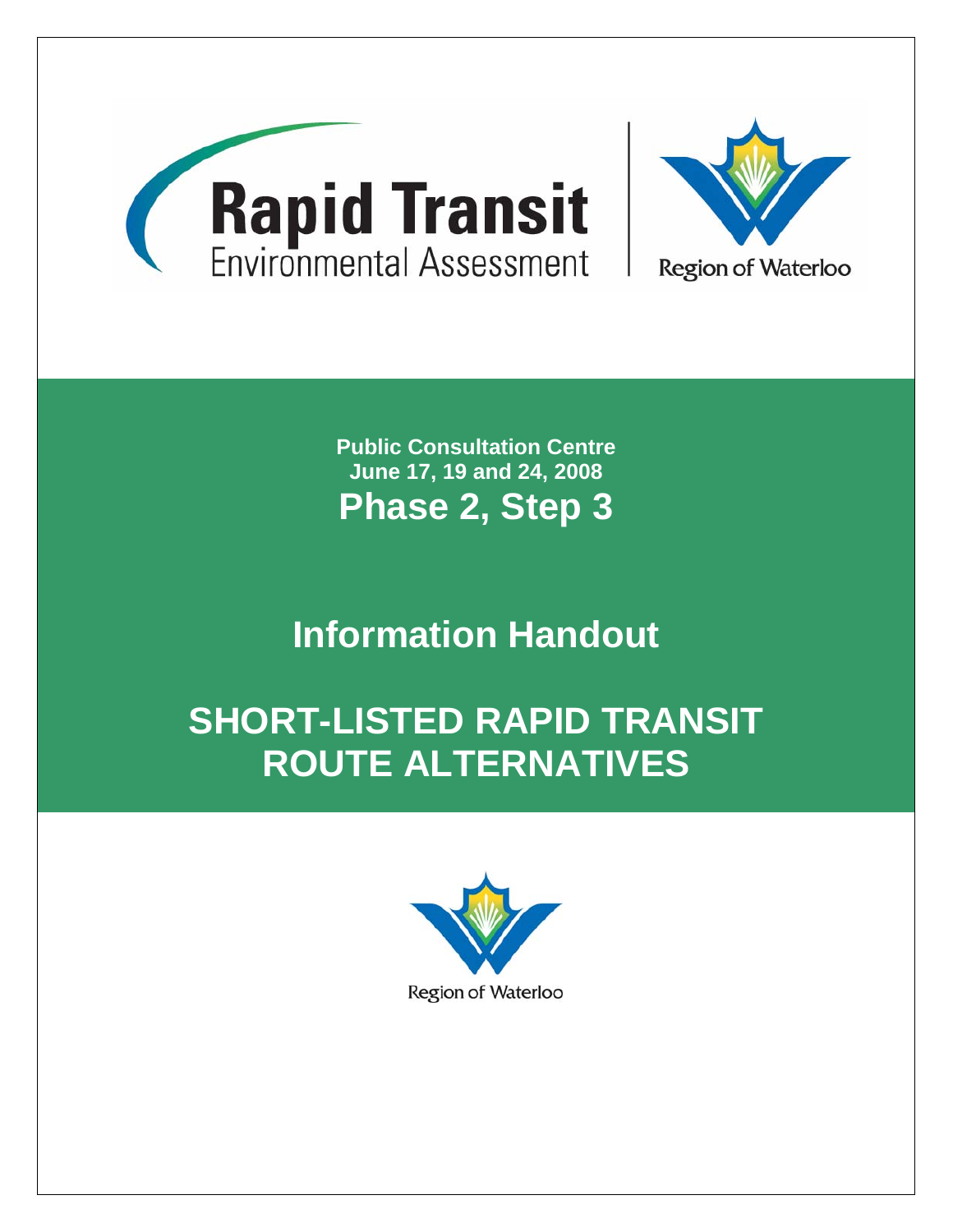# **Welcome to the Rapid Transit Public Consultation Centre**

## **Background**

**Waterloo Region is one of the fastest growing communities in Canada. With a population of 500,000, and expected growth to 729,000 within the next 25 years, the Region is planning now for the challenges and opportunities associated with population and employment growth.** 

**In 2003, Region of Waterloo Council unanimously adopted the Regional Growth Management Strategy, a long-term strategic framework that identifies where, when and how future residential and employment growth will be accommodated. The strategy sets out strong and innovative policies for managing growth in urban areas and townships of the Region. A rapid transit service linking Cambridge, Kitchener and Waterloo with enhanced transit services to the townships is also a key component of the Regional Growth Management Strategy (www.region.waterloo.on.ca/rgms).** 

**Rapid Transit is also a significant part of the Province's Growth Plan for the Greater Golden Horseshoe. The Plan identifies the need for Rapid Transit in Waterloo Region, and recommends that priority funding be given to infrastructure projects that support an integrated regional transportation network for the movement of people and goods throughout the Greater Golden Horseshoe.** 

## **Your Input is Important**

Public input is an essential and ongoing component of the Rapid Transit Environmental Assessment and has been used throughout the process to help Regional Council make key decisions that will help shape the future of our community.

With your input, Regional Council approved Phase 1 of the Environmental Assessment in 2006 and selected the Rapid Transit Initiative as the preferred transportation strategy for Waterloo Region. Council also approved Bus Rapid Transit and Light Rail Transit as the preferred technologies as part of Phase 2, Step 1, which was completed in 2007.

**The purpose of this consultation centre is to get your input on the short-listed rapid transit route alternatives. Your input will be used as part of the ongoing Environmental Assessment to finalize the route alternatives for additional evaluation, and determine which rapid transit system (route and technology) best meets the Region's future transportation needs and growth management objectives.** 

This handout includes information about:

- How the short list of possible rapid transit route alternatives was developed;
- The two route options that will be evaluated further; and
- Next steps in the evaluation process, including future opportunities to provide your input, to choose a preferred rapid transit route, station locations and technology.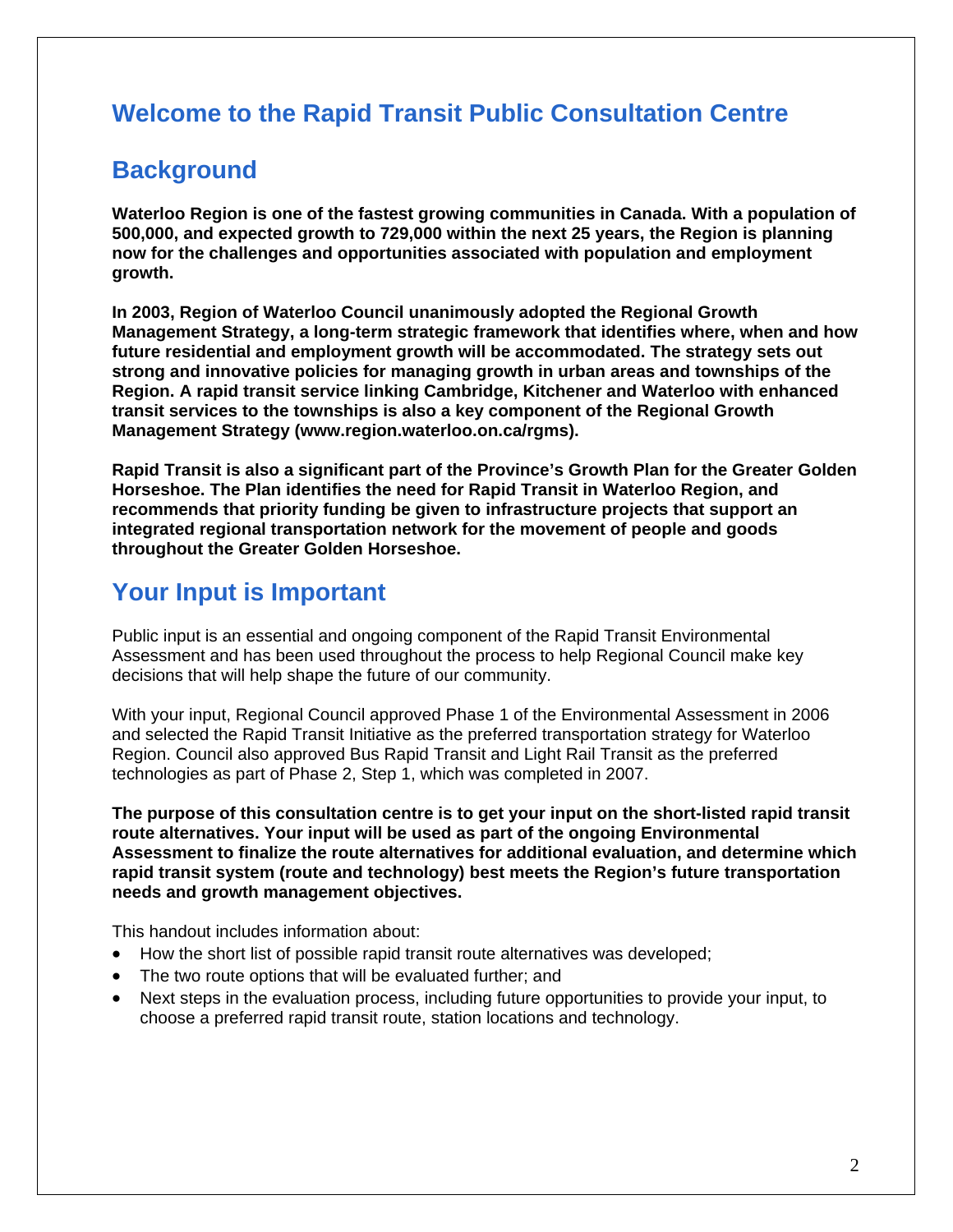### **Phase 2: Evaluating Rapid Transit Routes, Station Locations and Technologies**

Phase 2 of the Environmental Assessment began in September 2006. The purpose of Phase 2 is to evaluate and rank rapid transit routes, technologies, and station locations and, in consultation with the community, select a Preferred Rapid Transit System that best meets the goals set out in the Regional Growth Management Strategy (RGMS): Enhancing Our Natural Environment; Building Vibrant Urban Places; Providing Greater Transportation Choice; Protecting Our Countryside; Fostering a Strong Economy; and Ensuring Overall Coordination and Communication.

Phase 2 is a three-step process:

#### **Step 1: Completed**

Step 1 evaluated 10 rapid transit technologies and their associated route designs. In consultation with the public, Regional Council approved Bus Rapid Transit (BRT) and Light Rail Transit (LRT) operating both on and off road as the short list of technologies for further evaluation in February 2007.

#### **Step 2: Completed**

In consultation with the Area Municipalities and the public, the Region finalized the list of topranked route and station alternatives in each of the seven segments in the study area. Completed in March 2008, this step included an in-depth evaluation of route, station and technology alternatives based on Transportation, Social/Cultural, Natural Environment and Economic considerations. Results of this evaluation can be reviewed in the handout entitled *Phase 2, Step 2 Evaluation Results*, which is available online at www.region.waterloo.on.ca, or by request from the Rapid Transit Team.

#### **Step 3: Now Underway**

Using the top ranked routes/technology alternatives in Step 2, public input and other technical considerations, a variety of rapid transit route alternatives were developed. The Region then evaluated these alternatives and short-listed two routes – a BRT route and an LRT route. The short-listed route alternatives still include a number of "decision-sections" where two or more possible route options exist along short sections within each alternative.

Your input during this Public Consultation Centre will be used to help finalize the rapid transit route alternatives that will be evaluated in further detail. As a final outcome of Step 3, a preferred rapid transit system (including route, station locations and technology) will be identified for consideration by the public and Regional Council. Alternative implementation and staging options will also be considered and evaluated.

### **The Evaluation Process: Phase 2, Step 3**

After reviewing the public input from the January 2008 Public Consultation Centres on the evaluation of routes, station locations and technologies, the Region used the rankings from each of the seven segments of the study area to develop 52 possible route alternatives.

These alternatives were then evaluated using a two-stage process:

1. First, 12 important criteria were identified from Phase 2, Step 2 of the EA that reflect the growth management objectives and transportation needs of the Region. Targets were then set for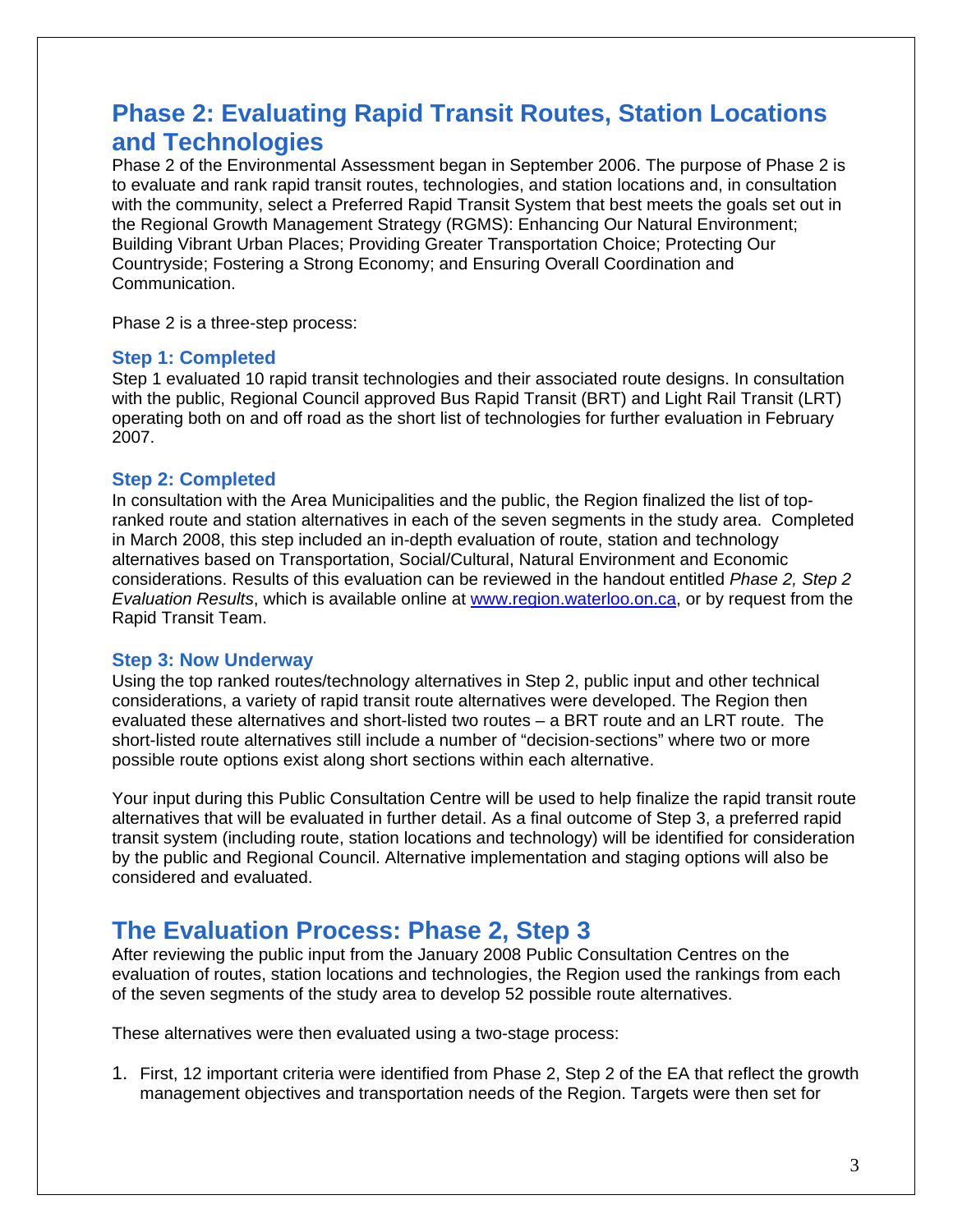each criteria and used to rank the alternatives. Those route alternatives that scored below the targets were dropped from further consideration. **It is important to note that the results of this ranking provided a RELATIVE comparison for routes of the SAME technology. For example, route alternatives using BRT were compared to other BRT routes while routes using LRT were compared only to other LRT routes.**

- 2. Second, a field review was conducted along each route to identify engineering considerations that could pose obstacles to construction or implementation of the final system. The purpose of this review was to look for engineering challenges that could impact the feasibility of the rapid transit route alternatives. The main considerations were:
	- Major utilities (e.g. gas, water, hydro) that may need to be relocated to accommodate construction;
	- Rail and road bridges with limited right-of-way width crossing rivers and streams, highways, and railway lines;
	- Steep hills or sharp curves in the road and railway lines that could impact the operations of a rapid transit vehicle;
	- Narrow rail rights-of-way that will need widening where freight rail operation could co-exist with the dedicated lanes needed for rapid transit;
	- Narrow road rights-of-way that would need widening or removal of traffic/parking lanes to accommodate dedicated rapid transit lanes;
	- Property access on the on-road sections of rapid transit routes;
	- Local site conditions or other factors that could significantly increase construction costs.

**Those sections of the rapid transit route alternatives that had multiple challenges or severe constraints considered too great to reasonably overcome were eliminated from further consideration.** 

## **Short-listed Rapid Transit System Alternatives:**

The rapid transit routes that achieved the highest rankings, best met the growth management objectives and transportation goals of the Region, and had the fewest or most easily addressed engineering challenges are described below. Although there are some similarities between the two routes, each complete route alternative works best with a particular rapid transit technology (i.e. BRT or LRT).

Both routes include "decision-sections" where alternative routing options are still being considered. These sections are areas along the route where a more detailed evaluation of constraints and engineering considerations, a review of associated costs and additional public and stakeholder input will be required in order to make a decision on the final preferred route alignment.

Maps that show the route alternatives are included in Appendix A, **Short-listed Rapid Transit Route Alternatives**. Here is a description of the two short-listed routes:

#### **Light Rail Transit (LRT) Route**

- Begins at Conestoga Mall in Waterloo but could extend along King Street to St. Jacobs Farmers' Market;
- OPTION A: Follows Kraus Drive and Northfield Drive to the rail corridor through the Research & Technology Park and the University of Waterloo campus and Waterloo Park into Uptown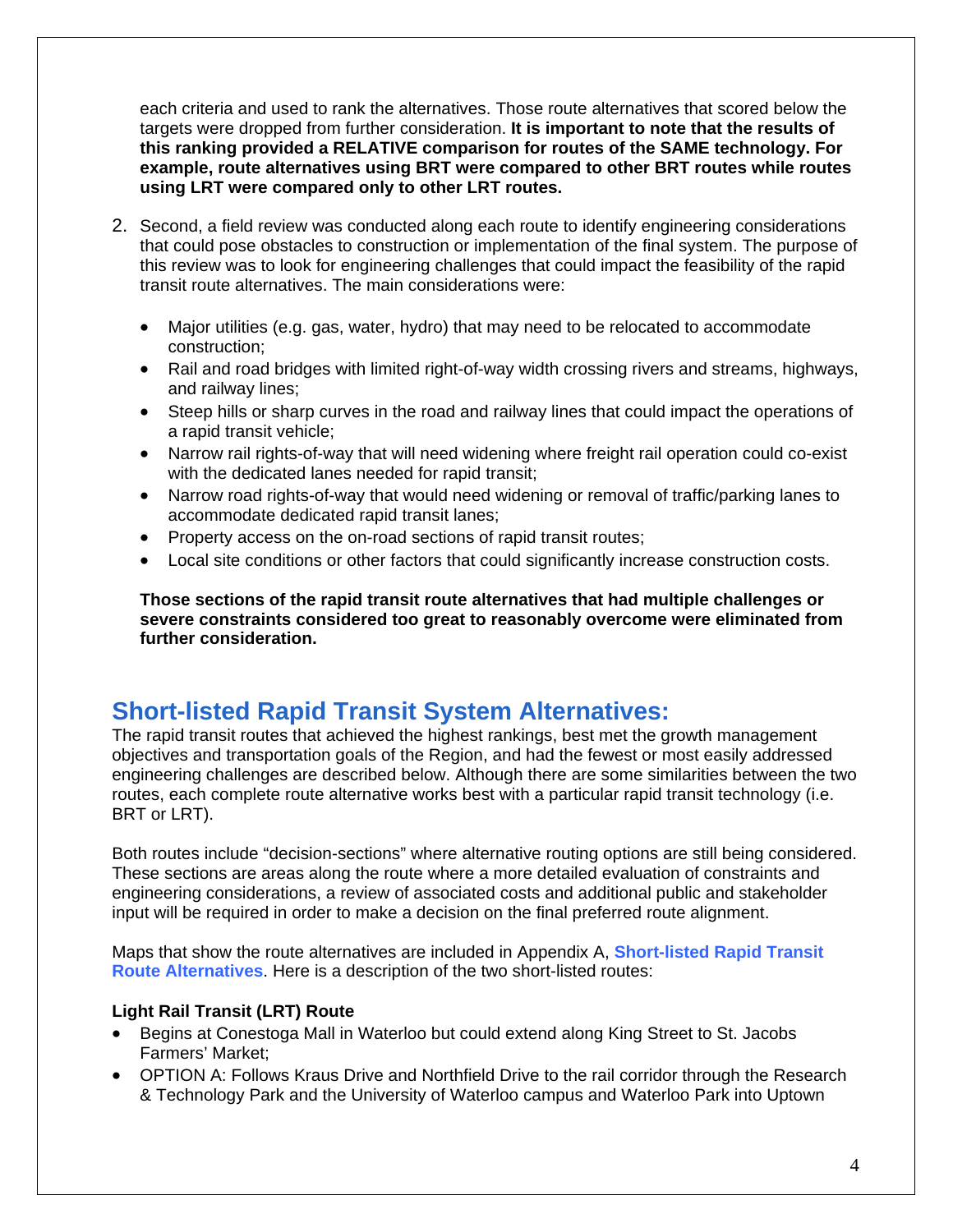Waterloo OR follows King Street to University Avenue to the University of Waterloo campus and takes the rail corridor through Waterloo Park into Uptown Waterloo;

- OPTION B: follows Caroline Street OR King Street through Uptown Waterloo;
- Follows King Street West past Sun Life and Grand River Hospital to Victoria Street;
- OPTION C: follows Victoria Street and Charles Street through downtown Kitchener OR King/Francis Street to Duke Street through the downtown;
- Follows Charles Street to Ottawa Street;
- OPTION D: follows along Ottawa Street to the CN Rail corridor (near Mill Street) and down the rail corridor with an option to travel on Courtland Avenue to the hydro corridor to Fairview Park Mall OR continue on Charles Street to King Street and then along the Montgomery/Dixon/Eckert/Kingsway Drive route to Fairview Park Mall;
- The route then follows the CP Rail corridor along King Street East and across the Grand River;
- OPTION E: route follows the CP Rail corridor to Eagle Street North and on to Hespeler Road where it follows this road south to Coronation Boulevard and Water Street OR follows the CP Rail corridor through the Preston core to Concession Road, then onto Coronation Boulevard past Cambridge Memorial Hospital to the Water Street intersection;
- OPTION F: route follows Dundas Street to Beverly Street and down Beverly Street to Wellington Street and the Ainslie Street Transit Terminal OR follows Water Street to Main Street in the Galt core and continues down Water Street to cross over to the Ainslie Street Transit Terminal.

#### **Bus Rapid Transit (BRT) Route**

- Begins at Conestoga Mall in Waterloo but could extend along King Street North to St. Jacobs Market;
- OPTION A: Follows Kraus Drive and Northfield Drive to the rail corridor through the Research & Technology Park and the University of Waterloo campus and Waterloo Park into Uptown Waterloo OR follows King Street to University Avenue to the University of Waterloo campus and follows the rail corridor through Waterloo Park into Uptown Waterloo;
- OPTION B: Caroline Street OR King Street through Uptown Waterloo;
- OPTION C: follows Victoria Street and Charles Street through downtown Kitchener OR King/Francis Street to Duke Street through the downtown;
- OPTION D: follows along Ottawa Street to the CN Rail corridor (near Mill Street) and onto Fairway Road with an option to travel on the hydro corridor to Fairview Park Mall OR continue on Charles Street to King Street and then along the Montgomery/Dixon/Eckert/Kingsway Drive route to Fairview Park Mall;
- Follows Highway 8 and Highway 401 using bus bypass shoulders;
- Follows Hespeler Road south to Coronation Boulevard and Water Street and along Water Street into the Galt core, heading south on Water Street to cross over to Ainslie Street near the Ainslie Street Transit Terminal.

### **Next Steps in the Environmental Assessment Process:**

After reviewing public and stakeholder input, the Rapid Transit Project Team will finalize the rapid transit route alternatives. These alternatives will then be evaluated and compared to each other to identify a preferred Rapid Transit System (route, station locations and technology) and conclude Phase 2, Step 3 of the Environmental Assessment. Alternative implementation and phasing will also be considered and evaluated at this stage.